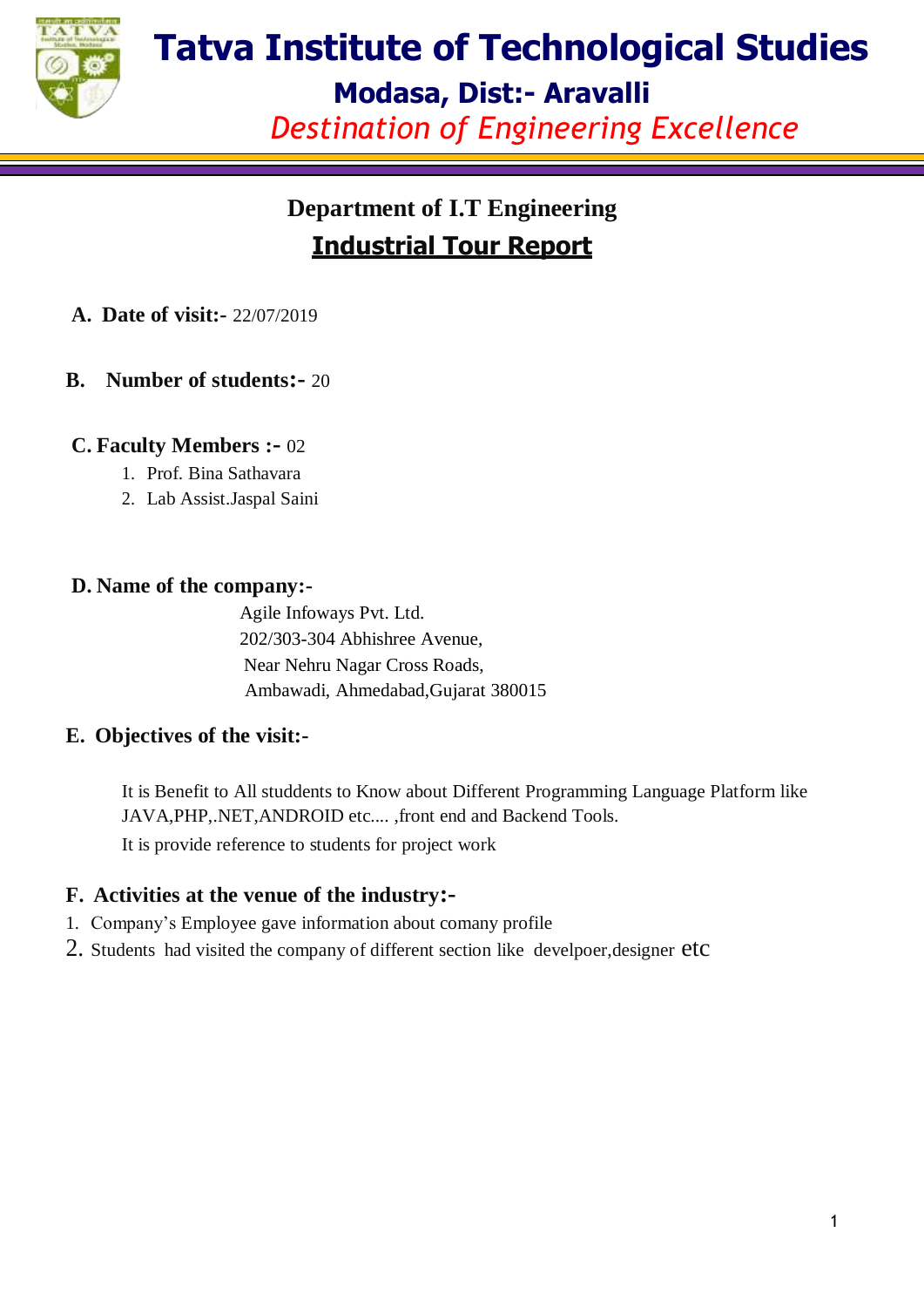

### **Tatva Institute of Technological Studies Modasa, Dist:- Aravalli**

*Destination of Engineering Excellence*

#### **G. Benefits:-**

Students identified many problems in industry. The major problem was which latest programming languge is Currently used and they understood about how to select company for final year project an what is criteria for to choose company.

### **H. Feedback of students:-**

1.In industrial visit we came to know about how to projects in future and they gave us knowledge about languages like php,java,android,angular etc.

- Shah Vishwa

2.They gave us information about different sections of their companies.

- Mahrsh Soni

### **I. Photo Graphs :-**